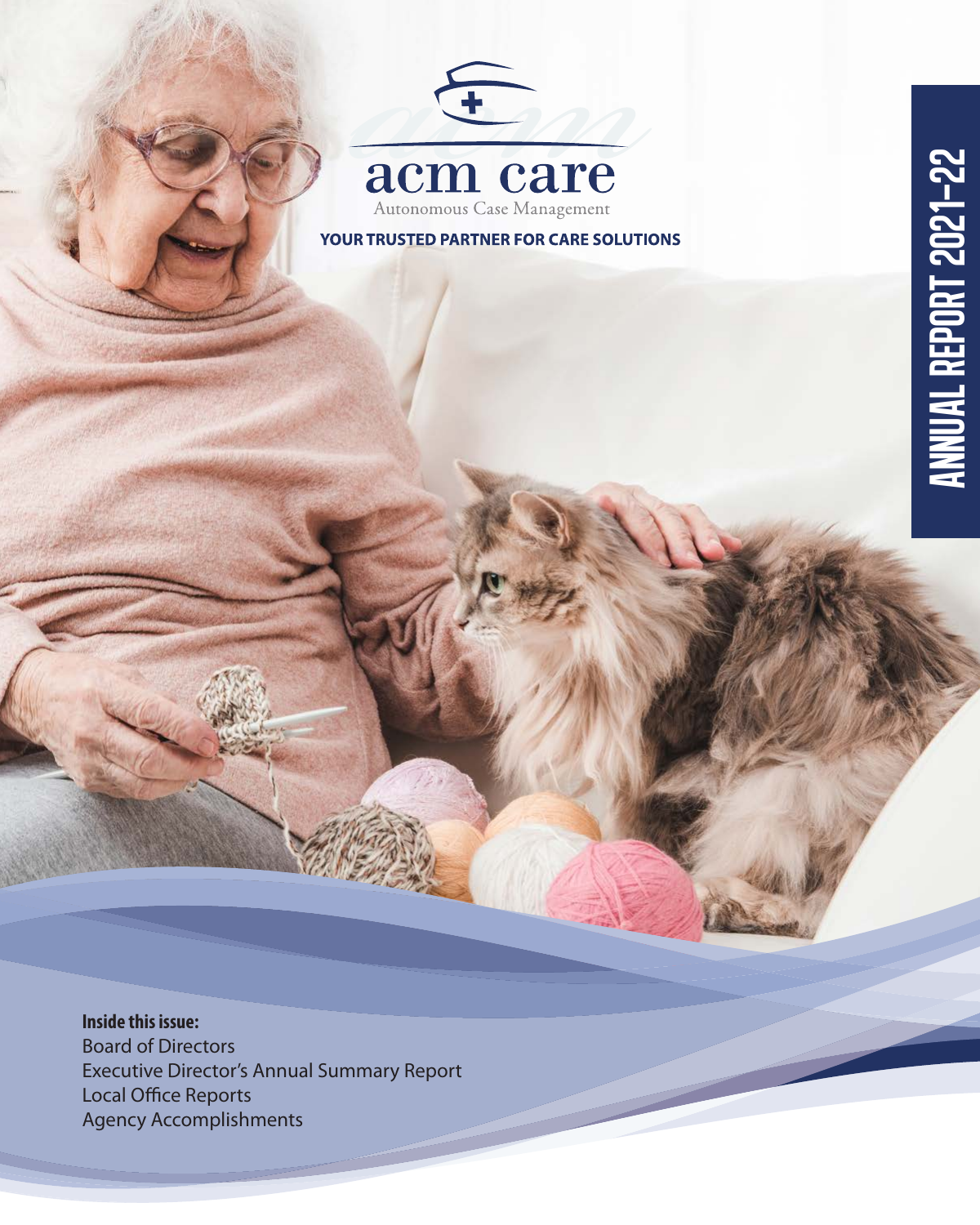The ACM Care Board of Directors is actively involved in the organization and the community. An agency evaluation was completed to identified strength weaknesses, threats and opportunities. In 2019 the ACM Care Board of Directors approved the expansion of services to include CCP services, in Chicago City.

## **June 2021 Board of Directors**

### **Executive Director's Report**

ACM Care—what a year of change it has been! First the COVID pandemic closed everything down, isolating many of our more fragile senior citizens in their homes and in facilities. Families were frustrated, administrators were searching for answers, and we all had to gather homemade masks and learn how to be productive in our living rooms and on zoom. We have come a long way.

ACM Care's response to the pandemic has always been to follow the CDC guidelines. We take temperatures, mandate masks and distancing in all our offices, and cover each other when someone is exposed or actually comes down with COVID. Our staff have been resilient through it all, and extremely patient as the rules changed over time and immunizations (natural and otherwise) have increased. I have always said it takes a great problem-solver, adaptable, creative person to be a good case manager—and our staff have showed who they are, through all of this.

We continue to take care of our clients, wherever they are living. We arrange for services in their home to avoid premature hospital or nursing home stays. These services can range from personal care and an I-fell-and-I-cant-get-up button, to medication setups and healthcare monitoring. Who wants to go to a nursing home anyway—when we can set up safe, appropriate services in their private home instead? Our staff gets to do what they do best, and our clients get to stay where they want to stay. It's a win for everyone.

We have a new website this year so be sure to visit it. www.acmcare.org We are very proud of the new website where clients can now pay their bills, contact us directly, and read about our mission and why we do what we do. We are unique; we are passionate about getting good care for our clients; and we would love to hear from you! Staff compliments are always invited and encouraged. Our staff works hard. This job is not always easy. I personally love it when we can celebrate because a client reports something special a staff person did for them. Thank you to everyone who hung in there with us this past year, you are appreciated!



#### **Mission Statement:**

To improve the quality of life for frail elderly and disabled people through case management and support services, regardless of their ability to pay.

Attn Brian Klar President

Dr Hedva Barenholtz Levy Vice President

Joe Valenti Treasurer

Adrian Di Bisceglie Secretary

Harold Salmon Dr Susan Fletcher Gary Woods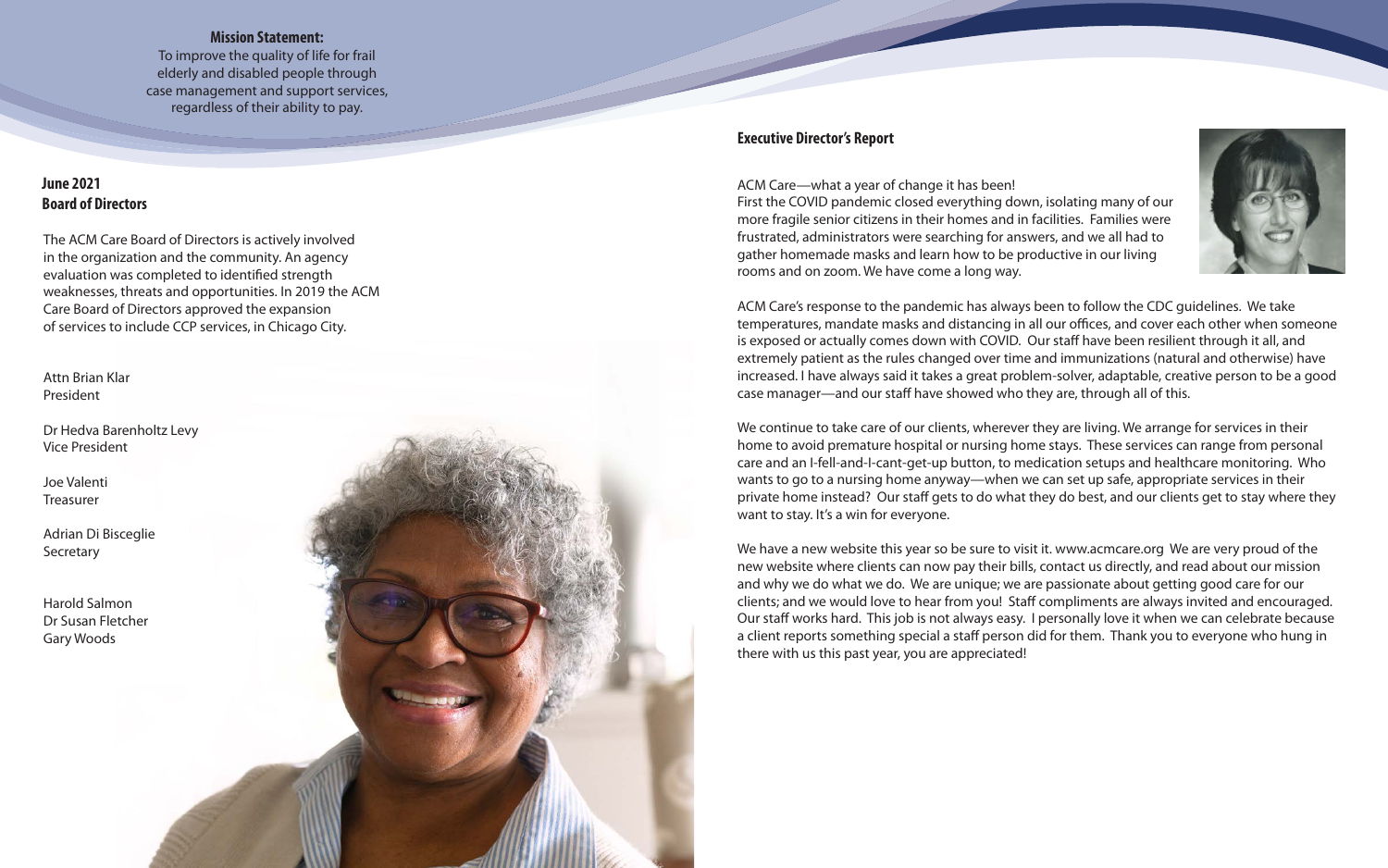#### **ACM Care Teams**



**St. Louis Office...**

ACM Care St Louis Registered Nurses are dedicated and have a minimum of 12 years professional experience each. They are experts in their fields, joining clients on their journey in aging. This consistent relationship has allowed us to help them age gracefully in their home as long as possible. Our Veteran program helps clients with items such as Veteran benefits and connecting with to their local Veteran Service Officer. Everyone gets assistance with choosing their eldercare or transitional services and personal referrals to community resources (Durable Medical Equipment, Transportation, Food Sources, Government Programs, Agencies for Care, Therapy, Local Doctors, etc).

Some highlights for the past year has been finding new ways to adapt and utilized electronic resources to keep families and clients in touch during daily life, celebrations, and end of life planning. We were able to share precious moments towards the end of life in some circumstances when families were unable to attend in person. We have learned to navigate Covid changes and yet still help our clients remain safe in their preferred surroundings.

We have had several promotions recently. Tempest Martin has been promoted to Lead over Operations and Jamecia Leverston has been promoted to Lead over Client services. During this pandemic we are still able to provide case management to our participants. We have received emergency funding from the state that has helped our participants with emergency supplies such as groceries, incontinence products, safety devices, and other items they now need due to the effects of the pandemic. Similar to everyone else, the Chicago office has faced some challenges within the last year, but we are learning to adjust to our new normal and keeping client first.





**Chicago Office....** 

The Chicago Office moved into a new location in 60619 in April of 2020. We have been working through the Covid 19 pandemic with measures in place to keep staff safe in the office and keep our clients with minimal exposure. Staff changes have been made throughout the pandemic, but we now have a solid group, providing outstanding services to seniors living in the southern part of Chicago City.



**Peoria Office....** 

Our Peoria location continues to serve older adults in the City of Peoria and Tazewell, Woodford, Marshall, and Stark counties by providing ongoing case management of long-term services and supports. We monitor our participants monthly and re-assess our participants as needed to ensure their needs are met.

In the past year, we have used grant funds to assist our participants with purchasing necessary goods and services including transportation vouchers, groceries, personal hygiene supplies, PPE, and disinfectant items. We also connect our participants to community resources available to them, for example money management and counseling services. We continue to work diligently to serve our growing and diverse population.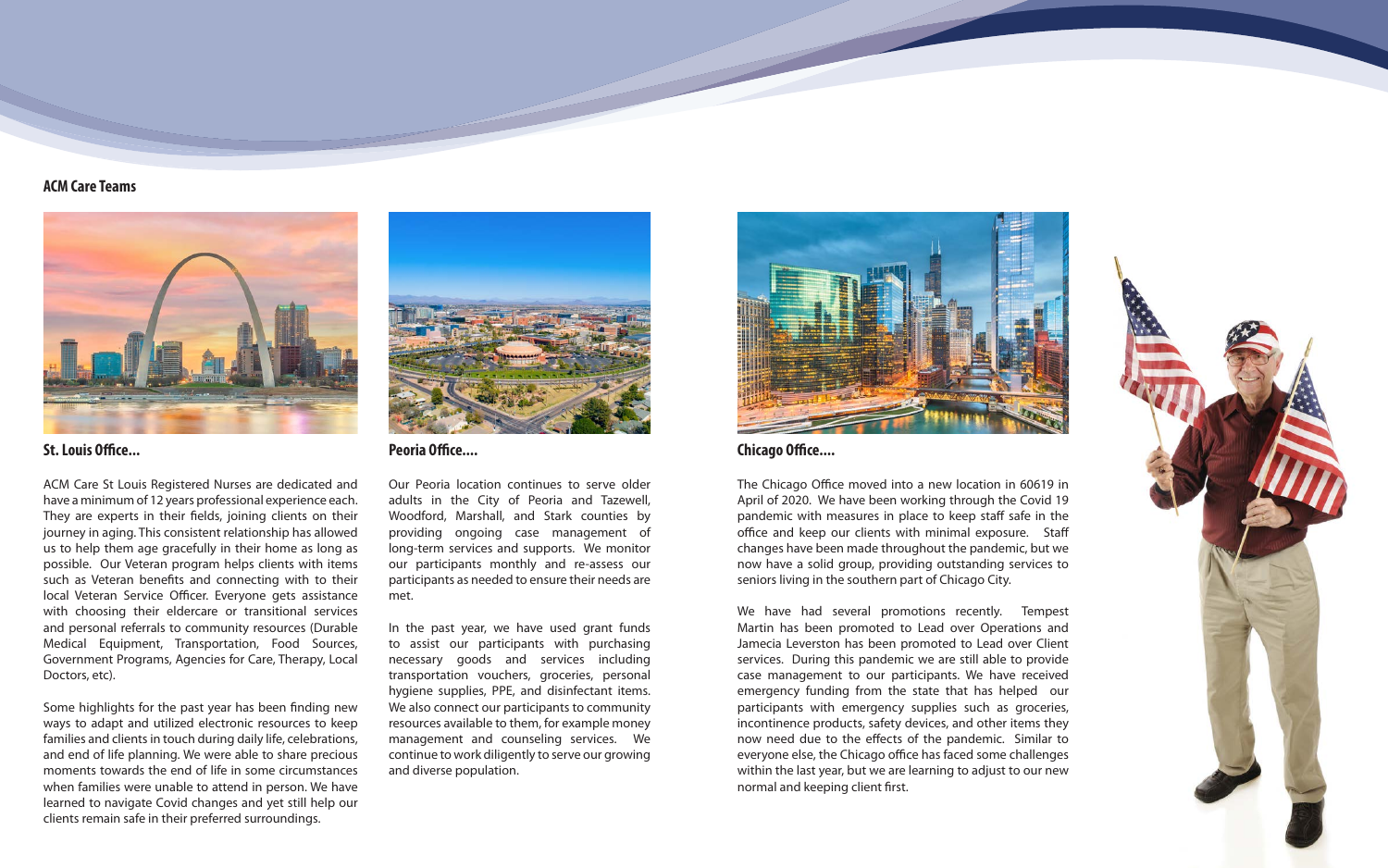#### **Achievements**

We remain AAA rated with the Better Business Bureau absolutely no complaints.







# **Brief History:**

1999 Incorporation of Autonomous Case Management of St Louis Inc in MO 2000 Recognized by the IRS as a 501(c)3 charity organization 2005 Registration of "ACM Care" as a DBA name

> Helping over 6,000 clients to get access to quality Health care and Elder care.

Implementing strict COVID guidelines with no incidents of spreading within our walls.



Design and publish of a new website to focus on Baby Boomer needs and easy invoice/ donation payments.